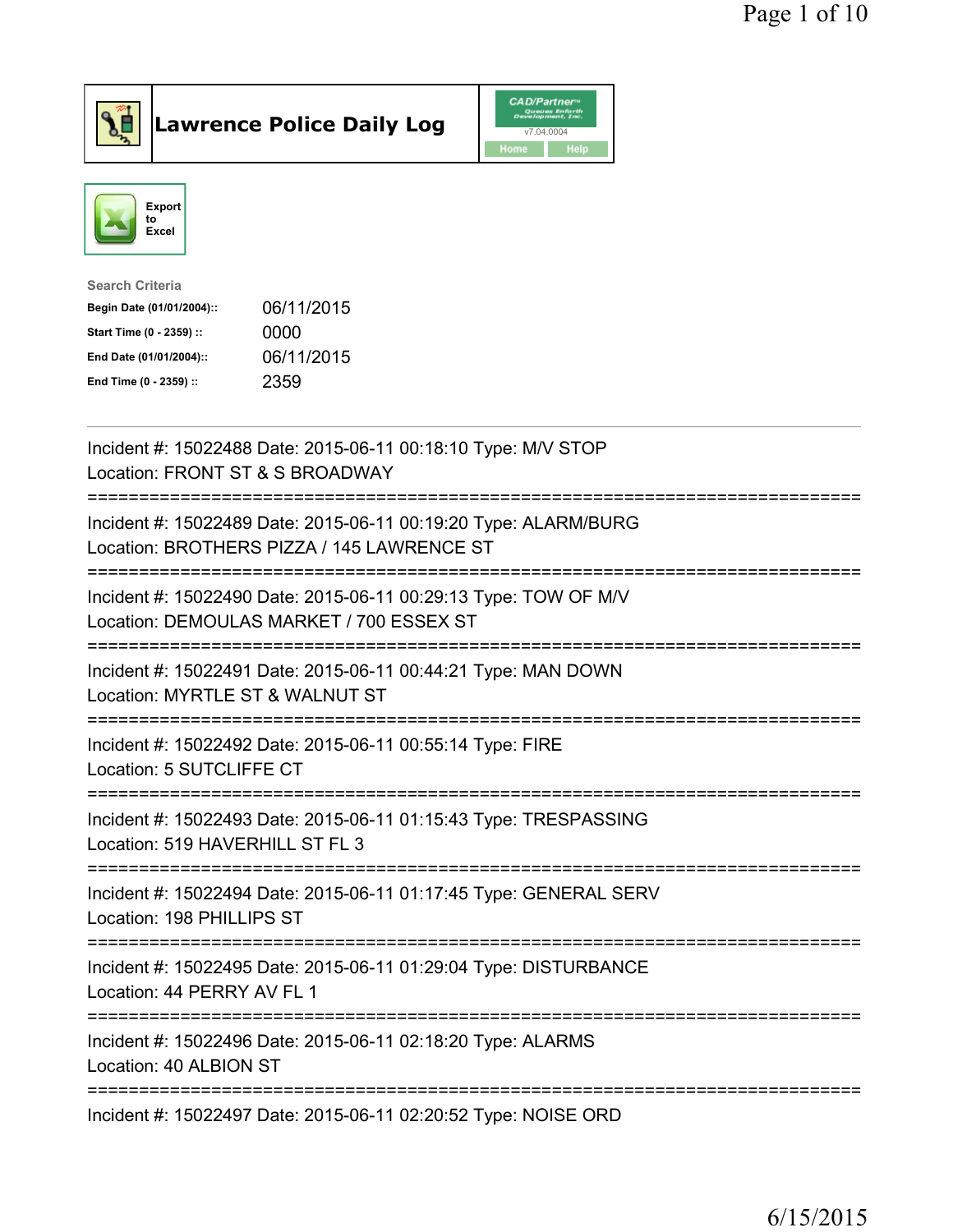Location: 40 BROOK ST =========================================================================== Incident #: 15022498 Date: 2015-06-11 02:40:53 Type: M/V STOP Location: AMESBURY ST & HAVERHILL ST =========================================================================== Incident #: 15022499 Date: 2015-06-11 02:45:37 Type: M/V STOP Location: BROADWAY & TREMONT ST =========================================================================== Incident #: 15022500 Date: 2015-06-11 03:08:33 Type: M/V STOP Location: 486 ESSEX ST =========================================================================== Incident #: 15022501 Date: 2015-06-11 03:14:55 Type: STRIPPING CAR Location: DUDA, JOHN + SON'S / 19 BENNETT ST =========================================================================== Incident #: 15022502 Date: 2015-06-11 05:25:49 Type: WARRANT SERVE Location: 53 MANN ST =========================================================================== Incident #: 15022503 Date: 2015-06-11 05:51:33 Type: ASSSIT AMBULANC Location: 30 HOBSON ST FL 1 =========================================================================== Incident #: 15022504 Date: 2015-06-11 06:09:47 Type: SUS PERS/MV Location: ANDOVER ST & CARLETON ST =========================================================================== Incident #: 15022505 Date: 2015-06-11 06:42:51 Type: M/V STOP Location: OSGOOD ST & SALEM ST =========================================================================== Incident #: 15022506 Date: 2015-06-11 06:57:58 Type: M/V STOP Location: OSGOOD ST & SALEM ST =========================================================================== Incident #: 15022507 Date: 2015-06-11 07:05:15 Type: AUTO ACC/UNK PI Location: 55 MERRIMACK ST =========================================================================== Incident #: 15022508 Date: 2015-06-11 07:11:28 Type: M/V STOP Location: BOWDOIN ST & DAVIS ST =========================================================================== Incident #: 15022509 Date: 2015-06-11 07:17:25 Type: B&E/PAST Location: 121 FERRY ST =========================================================================== Incident #: 15022510 Date: 2015-06-11 07:29:48 Type: M/V STOP Location: BOWDOIN ST & DAVIS ST =========================================================================== Incident #: 15022511 Date: 2015-06-11 07:37:19 Type: CLOSE STREET Location: E HAVERHILL ST & PROSPECT ST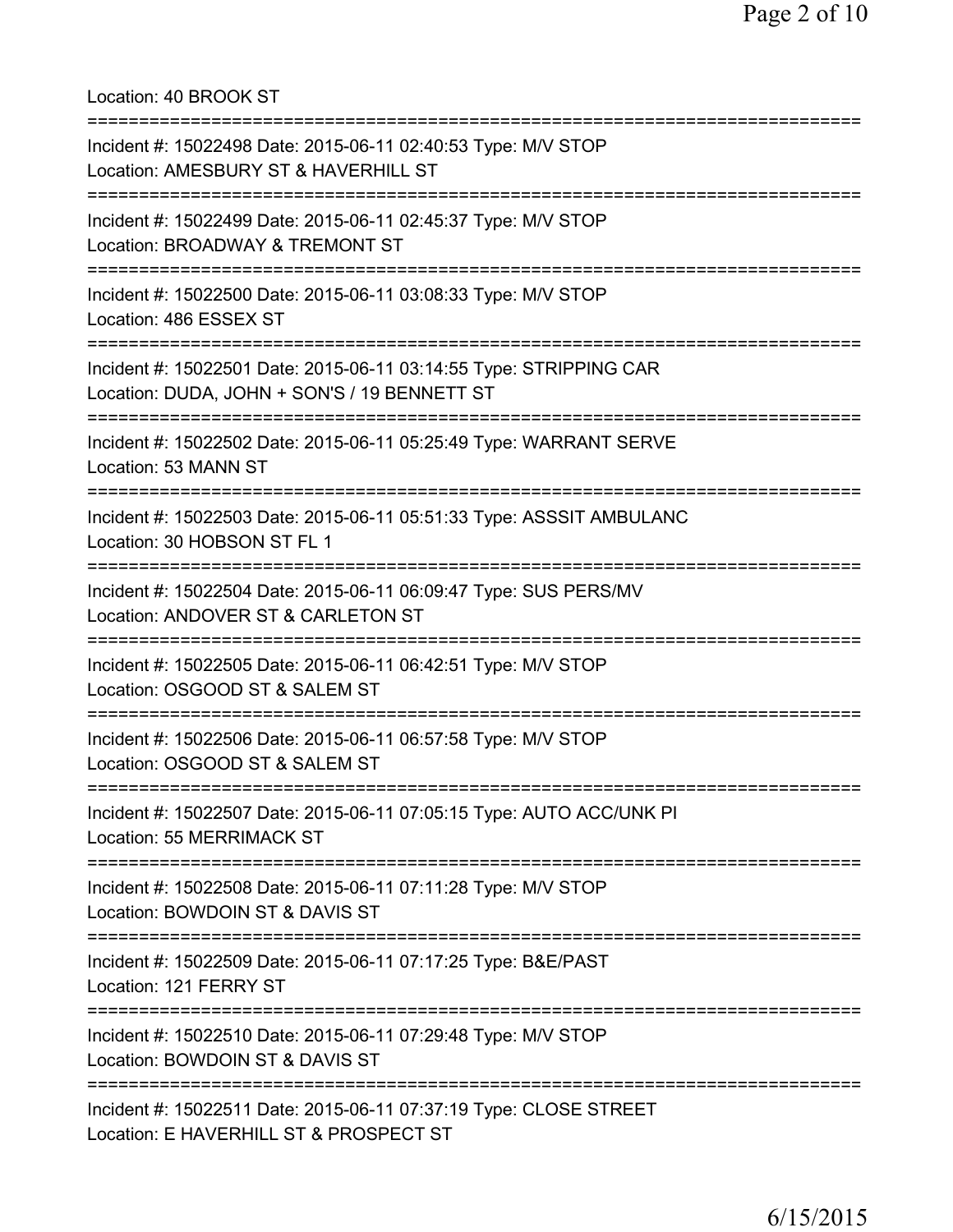| Incident #: 15022512 Date: 2015-06-11 07:39:49 Type: CLOSE STREET<br>Location: ANDOVER ST & PARKER ST                        |
|------------------------------------------------------------------------------------------------------------------------------|
| Incident #: 15022513 Date: 2015-06-11 07:47:50 Type: M/V STOP<br>Location: BOWDOIN ST & DAVIS ST                             |
| Incident #: 15022514 Date: 2015-06-11 08:01:39 Type: MAN DOWN<br>Location: DEN ROCK PARK / null                              |
| Incident #: 15022515 Date: 2015-06-11 08:12:32 Type: DISORDERLY<br>Location: 205 BROADWAY                                    |
| Incident #: 15022516 Date: 2015-06-11 08:18:10 Type: AUTO ACC/UNK PI<br>Location: 100 MARSTON ST                             |
| Incident #: 15022517 Date: 2015-06-11 08:23:52 Type: INVEST CONT<br>Location: 121 FERRY ST                                   |
| Incident #: 15022518 Date: 2015-06-11 08:27:30 Type: CLOSE STREET<br><b>Location: HALL ST</b><br>========================    |
| Incident #: 15022519 Date: 2015-06-11 08:30:21 Type: M/V STOP<br>Location: BROADWAY & CANAL ST                               |
| Incident #: 15022520 Date: 2015-06-11 08:37:38 Type: M/V STOP<br>Location: BRADFORD ST & BROADWAY                            |
| Incident #: 15022521 Date: 2015-06-11 08:43:23 Type: CLOSE STREET<br>Location: BAILEY ST & PARKER ST                         |
| ==========================<br>Incident #: 15022522 Date: 2015-06-11 09:17:30 Type: LARCENY/PAST<br>Location: 31 MERRIMACK ST |
| Incident #: 15022523 Date: 2015-06-11 09:30:57 Type: B&E/PAST<br>Location: PACIFIC MILLS / 300 CANAL ST                      |
| Incident #: 15022524 Date: 2015-06-11 09:39:28 Type: M/V STOP<br>Location: MERRIMACK ST & S BROADWAY                         |
| Incident #: 15022525 Date: 2015-06-11 09:43:58 Type: SUS PERS/MV<br>Location: 7-11 / 703 HAVERHILL ST                        |
|                                                                                                                              |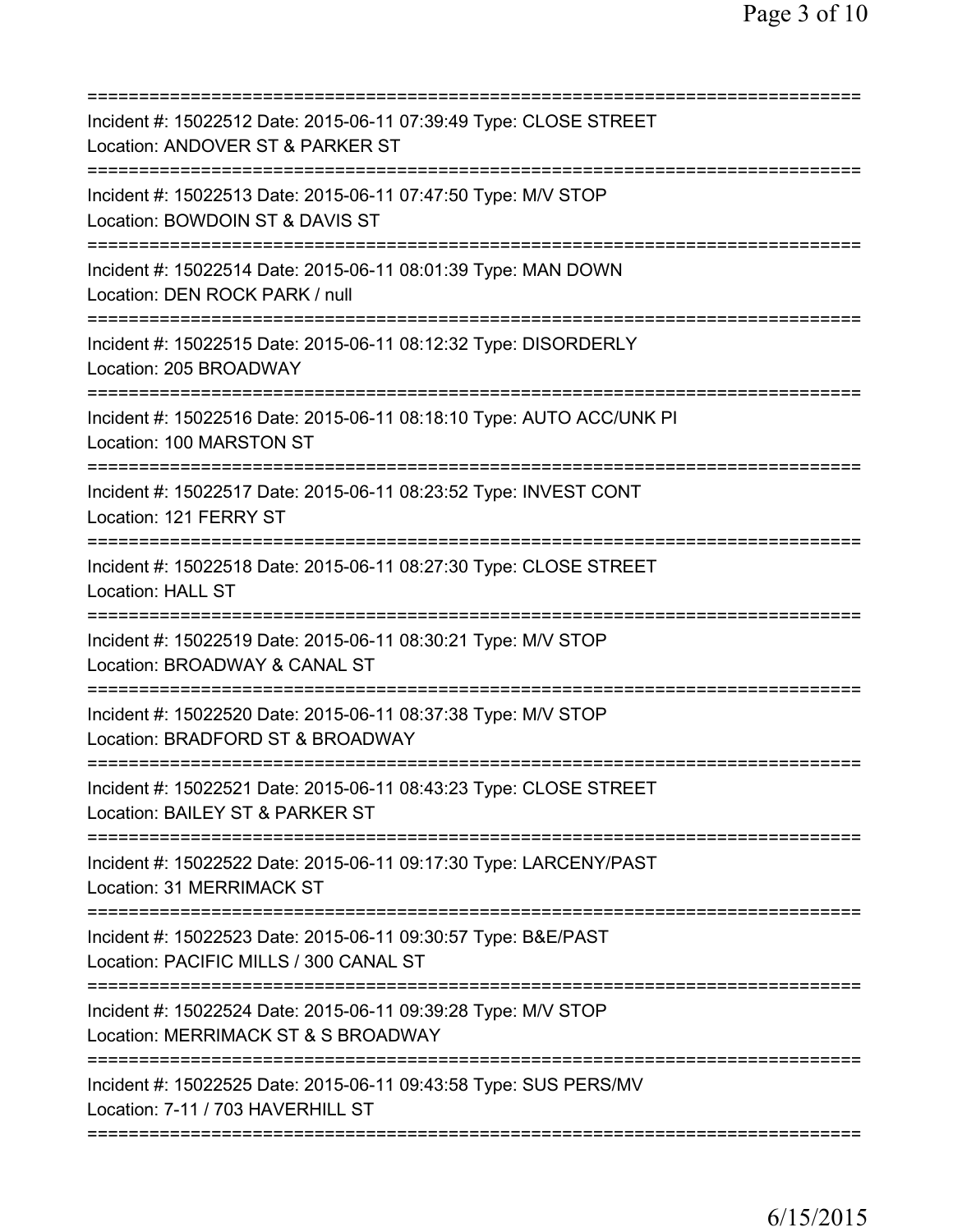| Incident #: 15022526 Date: 2015-06-11 10:07:00 Type: SUS PERS/MV<br>Location: WEST ST                                       |
|-----------------------------------------------------------------------------------------------------------------------------|
| Incident #: 15022527 Date: 2015-06-11 10:12:42 Type: ALARM/HOLD<br>Location: 1 GENERAL ST                                   |
| Incident #: 15022528 Date: 2015-06-11 10:18:10 Type: B&E/MV/PAST<br>Location: 125 CHESTNUT ST                               |
| Incident #: 15022529 Date: 2015-06-11 10:39:06 Type: HIT & RUN M/V<br><b>Location: LAWRENCE ST</b><br>---------------       |
| Incident #: 15022530 Date: 2015-06-11 11:06:37 Type: INVEST CONT<br>Location: 70 N PARISH RD                                |
| Incident #: 15022531 Date: 2015-06-11 11:11:38 Type: MAL DAMAGE<br>Location: 49 AVON ST                                     |
| Incident #: 15022532 Date: 2015-06-11 11:20:05 Type: NEIGHBOR PROB<br>Location: 58 MYRTLE ST                                |
| Incident #: 15022533 Date: 2015-06-11 11:24:51 Type: RECOV/STOL/MV<br>Location: 249 MERRIMACK ST                            |
| Incident #: 15022534 Date: 2015-06-11 11:39:41 Type: SUS PERS/MV<br>Location: 161 BERKELEY ST                               |
| Incident #: 15022535 Date: 2015-06-11 11:46:32 Type: HIT & RUN M/V<br>Location: 362 WATER ST                                |
| ============================<br>Incident #: 15022536 Date: 2015-06-11 11:50:56 Type: LARCENY/PAST<br>Location: 189 MAPLE ST |
| Incident #: 15022537 Date: 2015-06-11 12:17:02 Type: UNWANTEDGUEST<br>Location: TARBOX SCHOOL / 59 ALDER ST                 |
| Incident #: 15022538 Date: 2015-06-11 12:28:57 Type: MEDIC SUPPORT<br>Location: ARLINGTON ST & LAWRENCE ST                  |
| Incident #: 15022539 Date: 2015-06-11 12:38:26 Type: ALARM/BURG<br>Location: 4 MELROSE ST                                   |
| Incident #: 15022540 Date: 2015-06-11 12:39:43 Type: INVESTIGATION                                                          |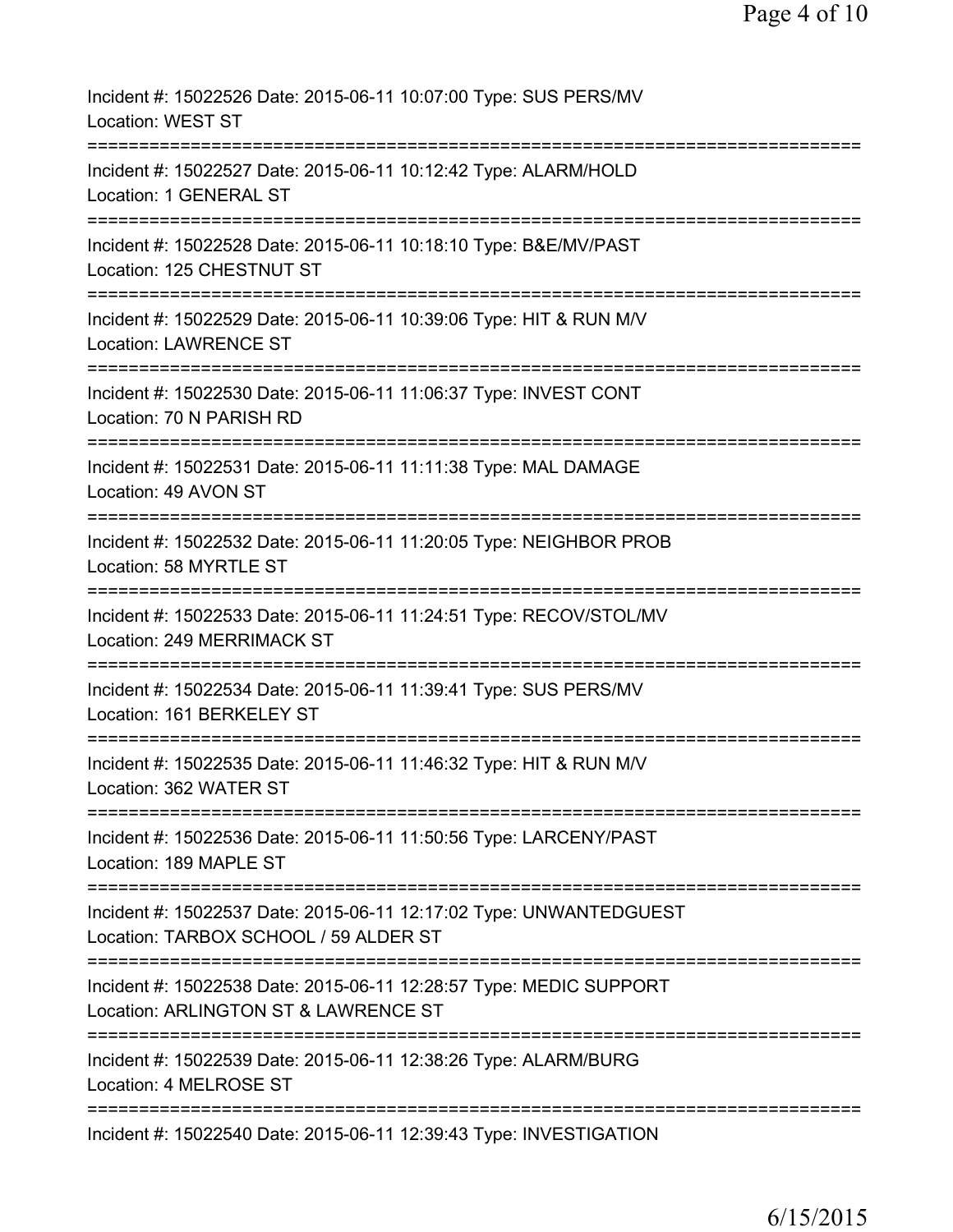Location: 90 LOWELL ST =========================================================================== Incident #: 15022541 Date: 2015-06-11 12:48:06 Type: INVESTIGATION Location: 90 LOWELL ST =========================================================================== Incident #: 15022542 Date: 2015-06-11 12:51:56 Type: ALARM/HOLD Location: 59 OSGOOD ST =========================================================================== Incident #: 15022543 Date: 2015-06-11 13:03:45 Type: STOL/MV/PAS Location: 10 MAPLE ST =========================================================================== Incident #: 15022544 Date: 2015-06-11 13:06:45 Type: AUTO ACC/NO PI Location: 168 WATER ST =========================================================================== Incident #: 15022545 Date: 2015-06-11 13:10:41 Type: ALARM/HOLD Location: 83 BUNKERHILL ST =========================================================================== Incident #: 15022546 Date: 2015-06-11 13:13:30 Type: ALARM/BURG Location: 168 NEWBURY ST =========================================================================== Incident #: 15022547 Date: 2015-06-11 13:25:41 Type: MEDIC SUPPORT Location: SUITE 207 / 439 S UNION ST =========================================================================== Incident #: 15022548 Date: 2015-06-11 13:31:41 Type: M/V STOP Location: BROOK ST =========================================================================== Incident #: 15022549 Date: 2015-06-11 13:53:36 Type: M/V STOP Location: MILFORD ST & UNION ST =========================================================================== Incident #: 15022550 Date: 2015-06-11 13:56:18 Type: WARRANT SERVE Location: 2 MUSEUM SQ #207 =========================================================================== Incident #: 15022552 Date: 2015-06-11 13:59:25 Type: DRUG VIO Location: COMMON ST =========================================================================== Incident #: 15022551 Date: 2015-06-11 14:00:11 Type: ALARM/BURG Location: 168 NEWBURY ST =========================================================================== Incident #: 15022553 Date: 2015-06-11 14:08:03 Type: B&E/PAST Location: 34 LYNN ST FL 1 =========================================================================== Incident #: 15022554 Date: 2015-06-11 14:12:32 Type: B&E/PAST Location: 778 ESSEX ST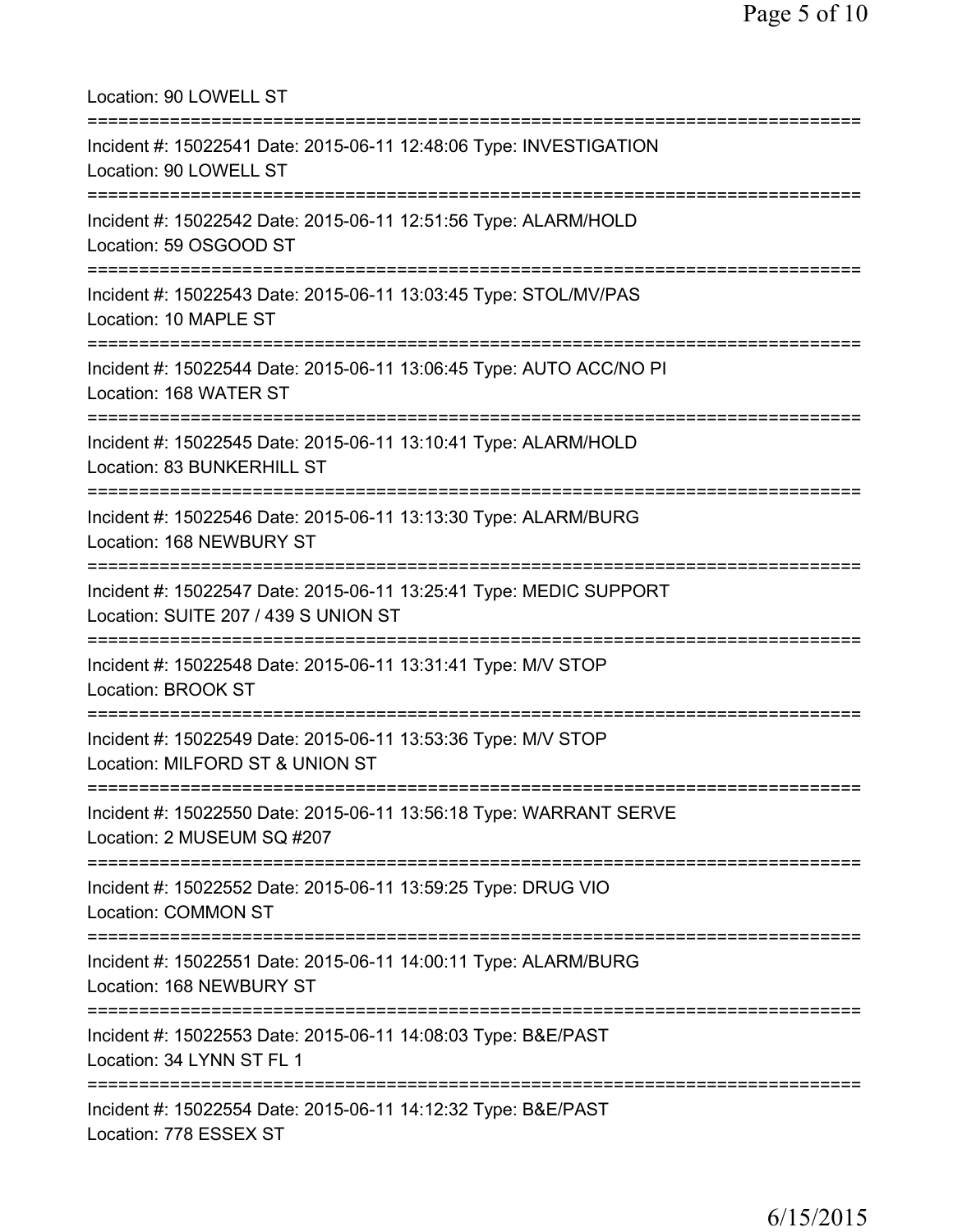| Incident #: 15022555 Date: 2015-06-11 14:13:12 Type: AUTO ACC/NO PI<br>Location: LAWRENCE GENERAL HOSPITAL / 1 GENERAL ST |
|---------------------------------------------------------------------------------------------------------------------------|
| Incident #: 15022556 Date: 2015-06-11 14:17:35 Type: INVESTIGATION<br>Location: 96 RAILROAD ST                            |
| Incident #: 15022557 Date: 2015-06-11 14:46:13 Type: ALARM/BURG<br>Location: DANISTH NIGHTCLUB / 42 AMESBURY ST           |
| Incident #: 15022558 Date: 2015-06-11 14:46:59 Type: HIT & RUN M/V<br>Location: 82 MARGIN ST                              |
| Incident #: 15022559 Date: 2015-06-11 14:52:30 Type: ALARM/BURG<br>Location: 18 MT VERNON CIR                             |
| Incident #: 15022560 Date: 2015-06-11 14:53:14 Type: B&E/PAST<br>Location: 778 ESSEX ST                                   |
| Incident #: 15022561 Date: 2015-06-11 15:11:47 Type: FRAUD<br>Location: 182 WATER ST                                      |
| Incident #: 15022562 Date: 2015-06-11 15:47:59 Type: THREATS<br>Location: 7 GRACE TER #10                                 |
| Incident #: 15022563 Date: 2015-06-11 15:53:16 Type: ALARM/BURG<br>Location: 207 BAILEY ST                                |
| Incident #: 15022564 Date: 2015-06-11 15:56:36 Type: ALARM/HOLD<br>Location: STAR WIRELESS / 95 JACKSON ST                |
| Incident #: 15022565 Date: 2015-06-11 16:12:41 Type: ALARM/BURG<br>Location: JIMENEZ RESD / 5 RIDGE RD                    |
| Incident #: 15022566 Date: 2015-06-11 16:21:37 Type: KEEP PEACE<br>Location: 7 JACKSON TER FL 3                           |
| Incident #: 15022567 Date: 2015-06-11 16:35:02 Type: UNWANTEDGUEST<br>Location: 67 WINTHROP AV                            |
| Incident #: 15022568 Date: 2015-06-11 16:39:39 Type: B&E/PAST<br>Location: 239 ANDOVER ST FL 1                            |
|                                                                                                                           |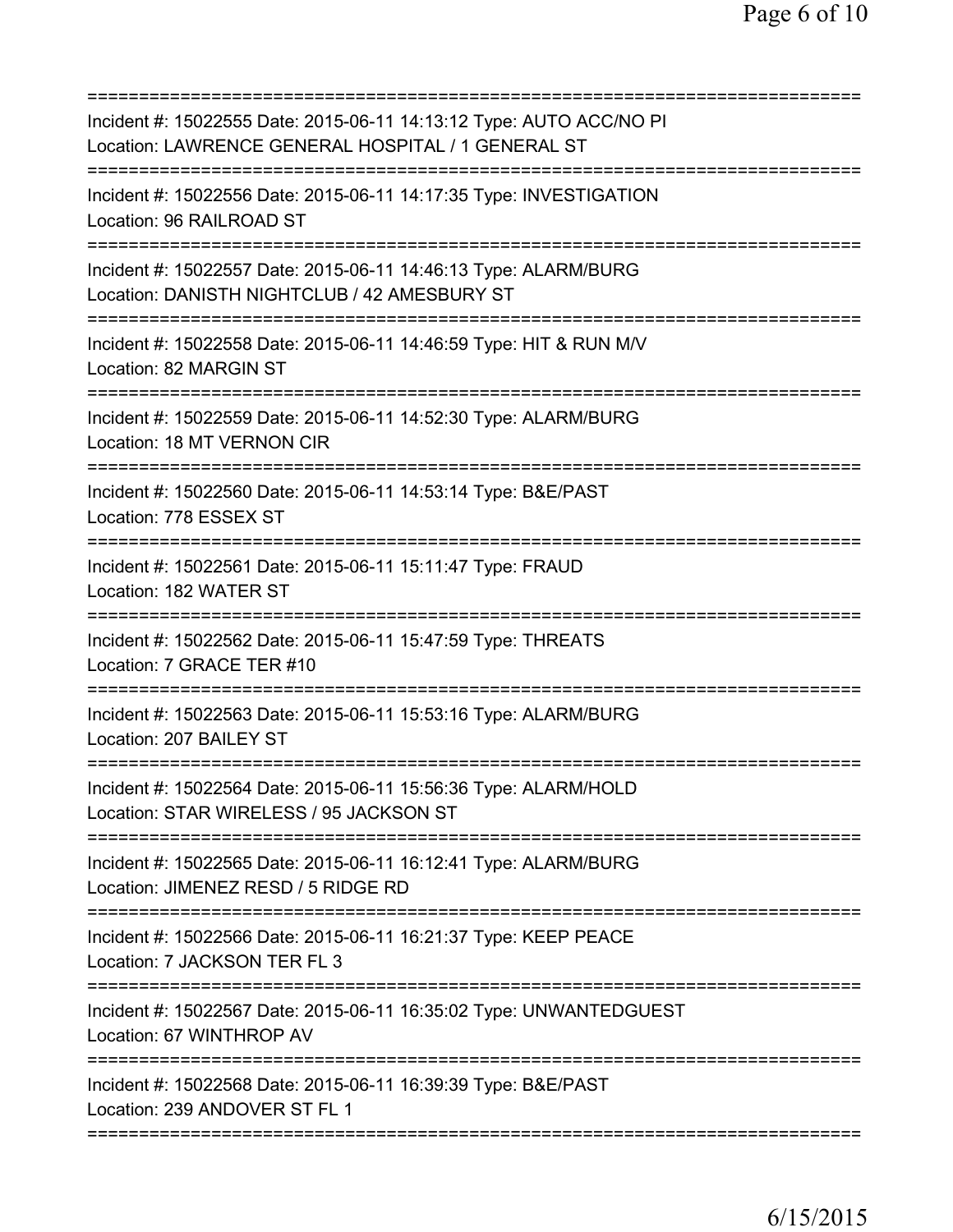| Incident #: 15022569 Date: 2015-06-11 17:22:26 Type: TOW/REPOSSED<br>Location: 16 EXETER ST                                         |
|-------------------------------------------------------------------------------------------------------------------------------------|
| Incident #: 15022570 Date: 2015-06-11 18:00:49 Type: MV/BLOCKING<br>Location: 196 BOXFORD ST                                        |
| Incident #: 15022571 Date: 2015-06-11 18:06:11 Type: NOISE ORD<br>Location: MARIBU RESTURANT / 22 UNION ST                          |
| Incident #: 15022572 Date: 2015-06-11 18:07:02 Type: EXTRA SURVEIL<br>Location: SCARITO PARK / BROOK                                |
| Incident #: 15022573 Date: 2015-06-11 18:08:06 Type: EXTRA SURVEIL<br>Location: 0 BROADWAY                                          |
| Incident #: 15022574 Date: 2015-06-11 18:16:18 Type: M/V STOP<br><b>Location: EVERETT ST</b><br>;================================== |
| Incident #: 15022575 Date: 2015-06-11 18:17:23 Type: SPECIAL CHECK<br>Location: SCARITO PARK / BROOK<br>==============              |
| Incident #: 15022576 Date: 2015-06-11 18:18:42 Type: E911 HANGUP<br>Location: 46 ARLINGTON ST FL 2<br>================              |
| Incident #: 15022577 Date: 2015-06-11 18:26:00 Type: INVESTIGATION<br>Location: 42 CANTON ST                                        |
| Incident #: 15022578 Date: 2015-06-11 18:33:53 Type: M/V STOP<br>Location: ESSEX ST & MILL ST                                       |
| Incident #: 15022579 Date: 2015-06-11 18:39:59 Type: SPECIAL CHECK<br>Location: HIGGINS STATE POOL / 180 CRAWFORD ST                |
| Incident #: 15022580 Date: 2015-06-11 18:44:23 Type: ALARM/BURG<br>Location: CEMETARY SERVICES INC / 1 GROTON ST                    |
| Incident #: 15022581 Date: 2015-06-11 18:44:56 Type: NOTIFICATION<br>Location: 18 WYMAN ST                                          |
| Incident #: 15022582 Date: 2015-06-11 18:58:11 Type: M/V STOP<br>Location: 295 ESSEX                                                |
| Incident #: 15022583 Date: 2015-06-11 18:59:00 Type: M/V STOP                                                                       |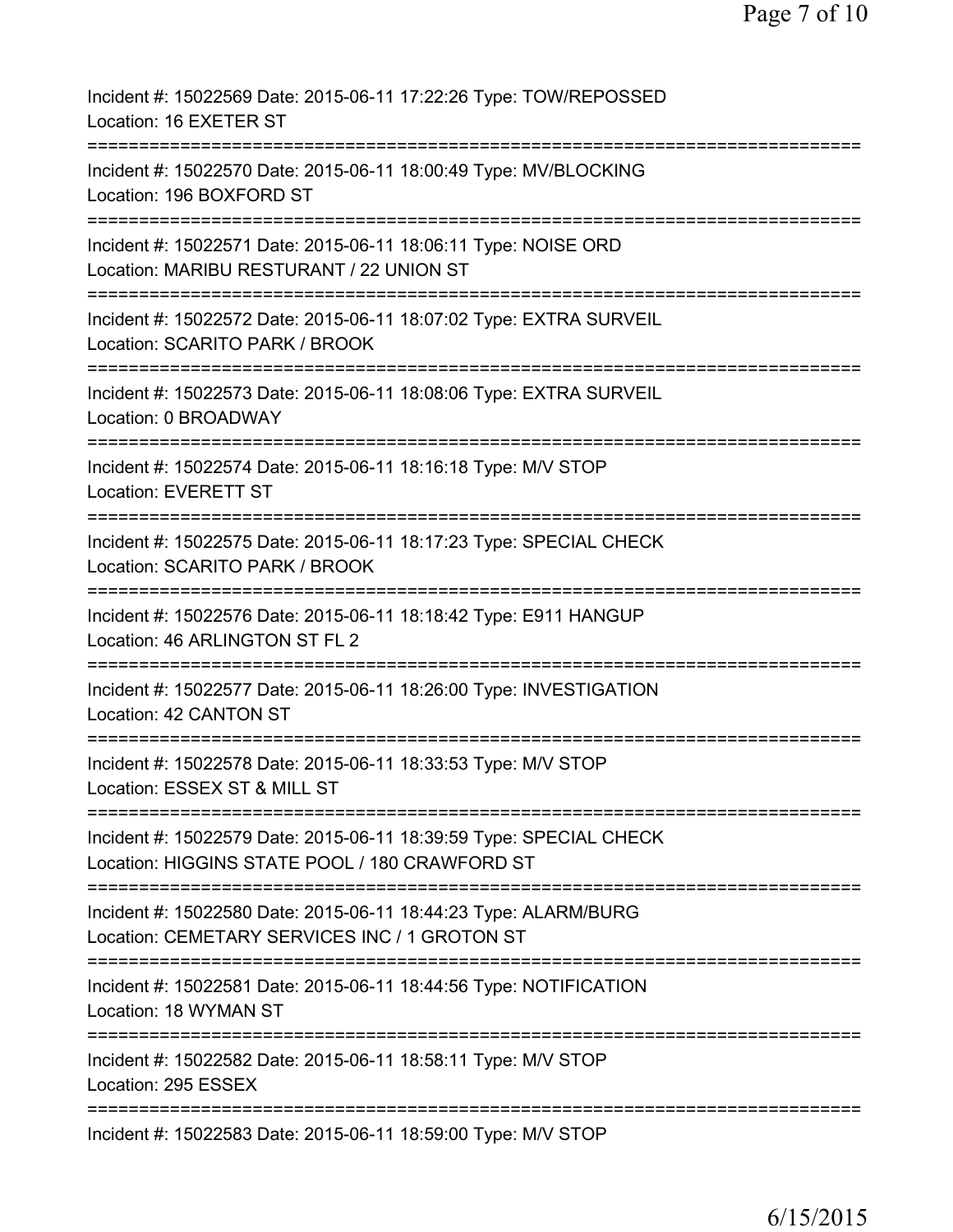| Location: HAVERHILL ST & WEST ST                                                                                                                   |
|----------------------------------------------------------------------------------------------------------------------------------------------------|
| Incident #: 15022584 Date: 2015-06-11 18:59:51 Type: FIGHT<br>Location: LOWELL ST & OXFORD ST<br>:=========================                        |
| Incident #: 15022585 Date: 2015-06-11 19:04:32 Type: M/V STOP<br>Location: MARGIN ST & MELVIN ST<br>=======================                        |
| Incident #: 15022586 Date: 2015-06-11 19:05:14 Type: LIC PLATE STO<br>Location: 222 VALLEY ST                                                      |
| Incident #: 15022587 Date: 2015-06-11 19:12:54 Type: M/V STOP<br>Location: ESSEX ST & MARGIN ST                                                    |
| ========================<br>Incident #: 15022588 Date: 2015-06-11 19:17:22 Type: ROBBERY PAST<br>Location: MELROSE ST & WATER ST                   |
| Incident #: 15022589 Date: 2015-06-11 19:33:09 Type: M/V STOP<br>Location: COMMON ST & JACKSON ST                                                  |
| Incident #: 15022590 Date: 2015-06-11 19:40:30 Type: ANIMAL COMPL<br>Location: MELLOS MARKET / 187 LAWRENCE ST<br>================================ |
| Incident #: 15022591 Date: 2015-06-11 19:43:20 Type: MV/BLOCKING<br>Location: 38 KENDALL ST                                                        |
| Incident #: 15022592 Date: 2015-06-11 19:46:45 Type: CK WELL BEING<br>Location: NEXT AGE MEDICAL / 350 MERRIMACK ST                                |
| Incident #: 15022593 Date: 2015-06-11 19:52:35 Type: SPECIAL CHECK<br>Location: SCARITO PARK / BROOK                                               |
| Incident #: 15022594 Date: 2015-06-11 19:54:21 Type: THREATS<br>Location: 343 LOWELL ST                                                            |
| Incident #: 15022595 Date: 2015-06-11 19:56:02 Type: DISTURBANCE<br>Location: HAFFNERS / PARKER                                                    |
| Incident #: 15022596 Date: 2015-06-11 20:15:16 Type: DISORDERLY<br>Location: 401 HIGH ST                                                           |
| Incident #: 15022597 Date: 2015-06-11 20:26:06 Type: 209A/SERVE<br>Location: 901 ESSEX ST #1 FL 1                                                  |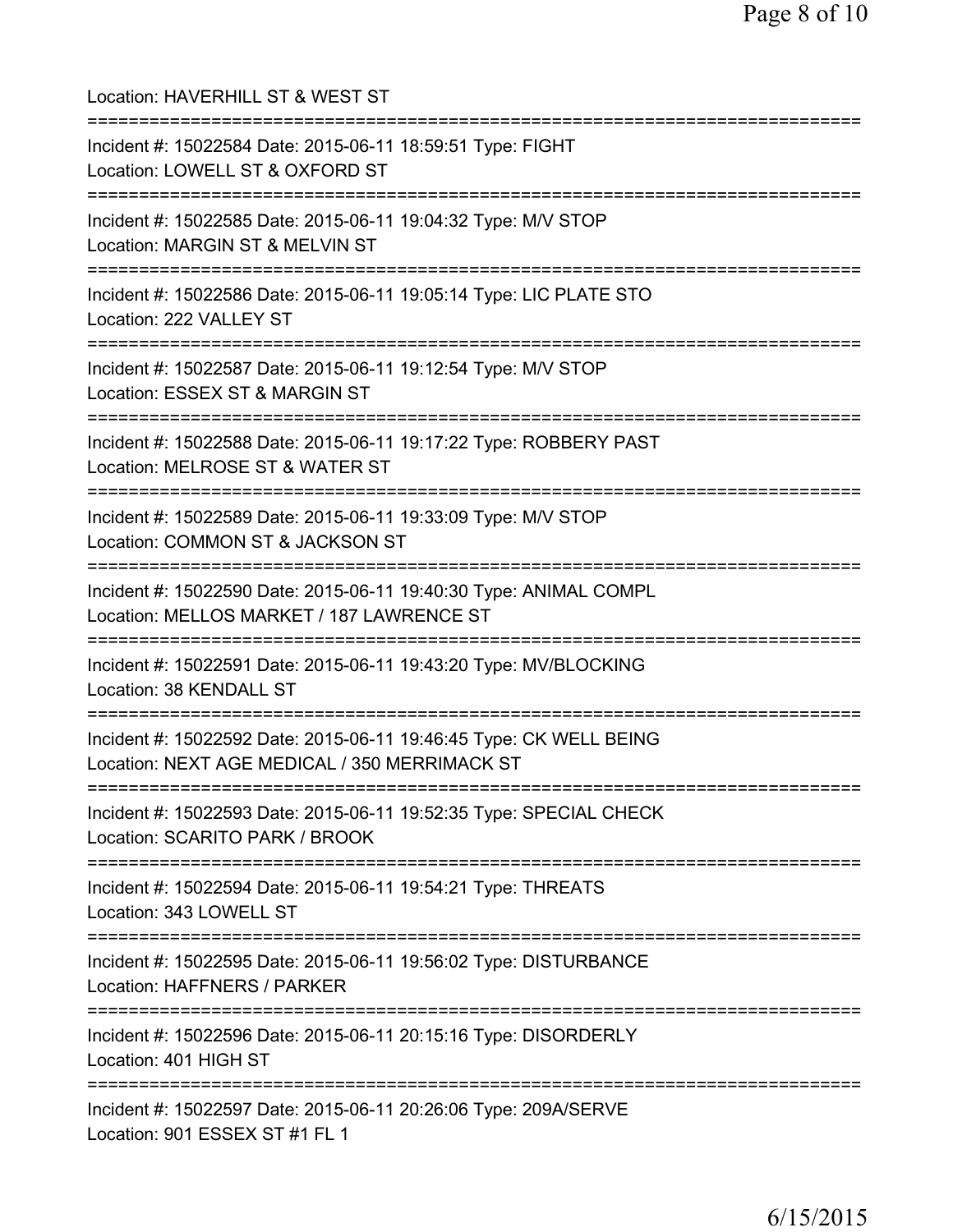| Incident #: 15022598 Date: 2015-06-11 20:30:37 Type: SPECIAL CHECK<br>Location: BOAT RAMP / EVERETT ST<br>======================<br>=========== |
|-------------------------------------------------------------------------------------------------------------------------------------------------|
| Incident #: 15022599 Date: 2015-06-11 20:34:02 Type: DISORDERLY<br>Location: 183 PARKER ST                                                      |
| Incident #: 15022600 Date: 2015-06-11 20:48:23 Type: MEDIC SUPPORT<br>Location: 303 JACKSON ST #1 FL 1                                          |
| Incident #: 15022601 Date: 2015-06-11 20:57:13 Type: DISORDERLY<br>Location: 17 FRONT ST                                                        |
| Incident #: 15022602 Date: 2015-06-11 21:26:07 Type: SPECIAL CHECK<br>Location: BROOK ST & MILFORD ST                                           |
| ==========================<br>Incident #: 15022603 Date: 2015-06-11 21:45:14 Type: M/V STOP<br>Location: RIVERSIDE DR & TOWER HILL ST           |
| Incident #: 15022604 Date: 2015-06-11 21:45:52 Type: MAN DOWN<br>Location: BROADWAY & COMMON ST                                                 |
| Incident #: 15022605 Date: 2015-06-11 21:55:03 Type: A&B PAST<br>Location: COMMON ST & JACKSON ST                                               |
| Incident #: 15022607 Date: 2015-06-11 22:02:19 Type: DISTURBANCE<br>Location: 26 EVERETT ST                                                     |
| Incident #: 15022606 Date: 2015-06-11 22:02:51 Type: INVEST CONT<br>Location: 88 BEACON ST #12                                                  |
| Incident #: 15022608 Date: 2015-06-11 22:04:47 Type: M/V STOP<br><b>Location: BLASER CT</b>                                                     |
| Incident #: 15022609 Date: 2015-06-11 22:08:04 Type: ALARM/BURG<br>Location: ST PATS SCHOOL / 101 PARKER ST                                     |
| Incident #: 15022610 Date: 2015-06-11 22:17:01 Type: NOISE ORD<br>Location: KNOX ST & PROSPECT ST                                               |
| Incident #: 15022611 Date: 2015-06-11 22:19:28 Type: MV/BLOCKING<br>Location: 24 HILLTOP AV                                                     |
|                                                                                                                                                 |